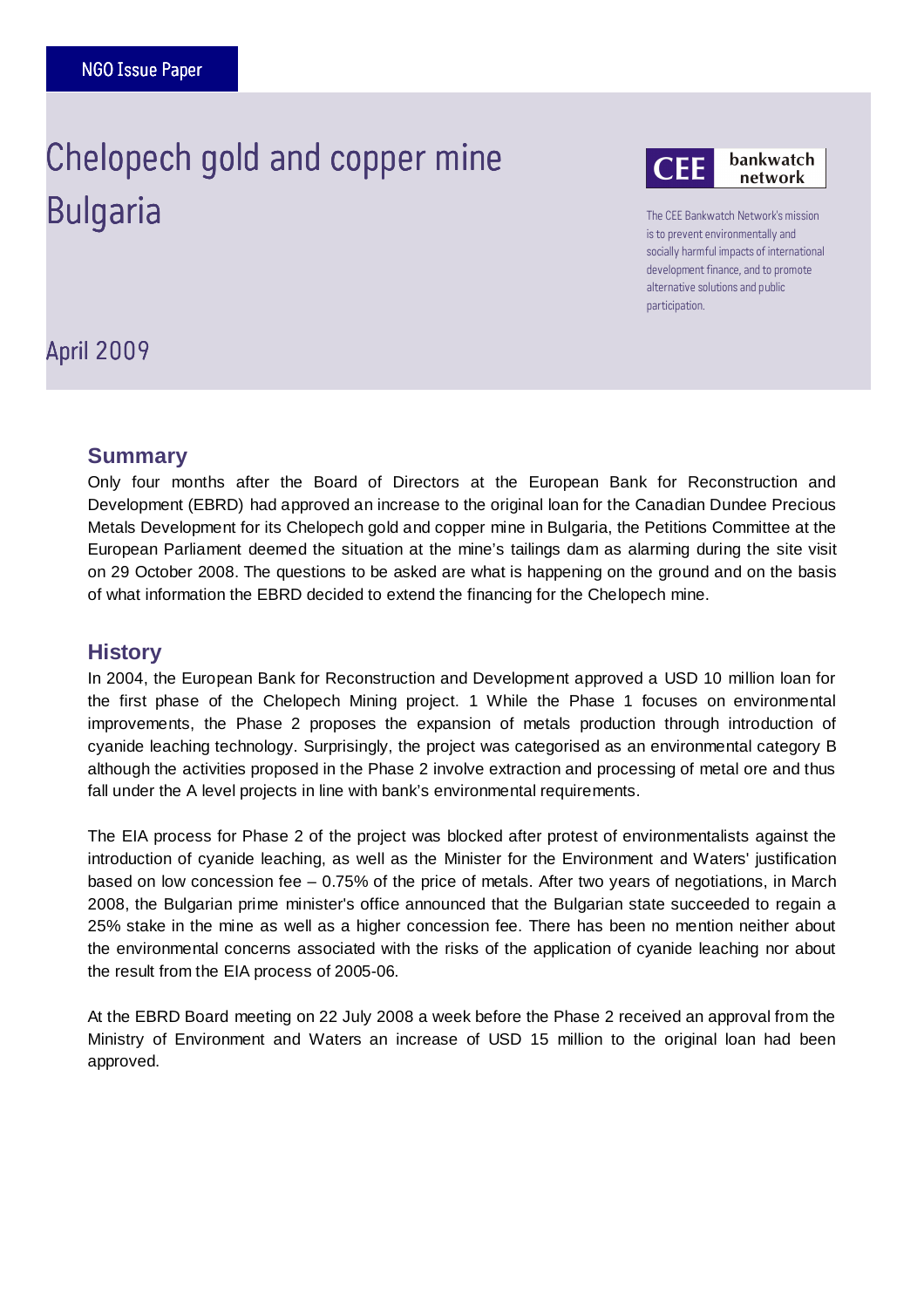# **Questions regarding the implementation of Phase 1**

#### European Parliament Petitions Committee site visit

Two petitions were submitted to the Petitions Committee of the European Parliament on 17 September 2008. The first petition, concerning the arsenic poisoning of the water source of Poibrene village located downstream from Chelopech on the Topolnitsa River in November 2007, was signed by more than 500 residents of the village. The second petition complains about the lack of public consultations on the introduction of cyanide leaching technology during the EIA procedure of the Chelopech Mining project. A third petition, supporting the legislative proposal for a cyanide ban, was submitted by the Bulgarian political party



"The Greens" at the Petitions Committee of the Bulgarian Parliament on 9 October 2008. The petition was signed by 14 432 residents of the capital Sofia and Pazardzhik and Plovdiv located downstream from Chelopech on the Maritsa river.

As a result of the aforementioned petitions, members of the European Parliament's Petitions Committee visited the tailings dam of Chelopech on 29 October 2008. Kathy Sinnott, the Vicechairwoman of the Petitions Committee stated at a press conference after the visit: **"The local tailings dam is so overfilled that the first torrential rain might result in dam's spilling and poisoning of the drinking water of two million people living downstream on the Maritsa River."** 

After the press conference of the members of the Petitions Committee on November 1, the Chelopech Mining company announced to Bulgarian media that the MEPs were maliciously misled by NGOs and taken to a tailings facility that has no relation to the Chelopech gold and copper mine. At the subsequent meetings with CEE Bankwatch Network, the Petitioners and EBRD representatives (from the Environment and Sustainability and NGO Relations departments) the company however **recognised that the visit had occurred at the Chelopech tailings dam.** 

Despite the strong reservations of Chelopech Mining to the competence of the MEPs and the content of the draft report from the fact finding visit to Bulgaria, **the final report was approved after a review on 11 February 2009 with a recommendation that the Bulgarian Government evaluates and analyses the pollution problems and the impact on the health of citizens at the concerned regions. <sup>1</sup>** The report describes the visit to Chelopech and it mentions that concerns expressed by Chelopech Mining will be taken into account for the future formal discussion of the petitions.

#### State of the tailings dam

The Phase 1 consists of the rehabilitation of the tailings dam and the modernization of the processing plant and the mine. After the implementation of those measures the tailings dam should be used for the whole operational period of the mine which is 9,3 years according to the Project Summary Document. According to the EIA report from year 2005 the facility has a capacity of 25-30 mln.  $m<sup>3</sup>$  and the deposits there in 2008 are  $9.5$  mln.  $m<sup>3</sup>$ .

 $\overline{a}$ 1 Working Document on the fact finding visit to Bulgaria from 27 to 30 October 2008. Committee on Petitions. European Parliament. 12.02.2009.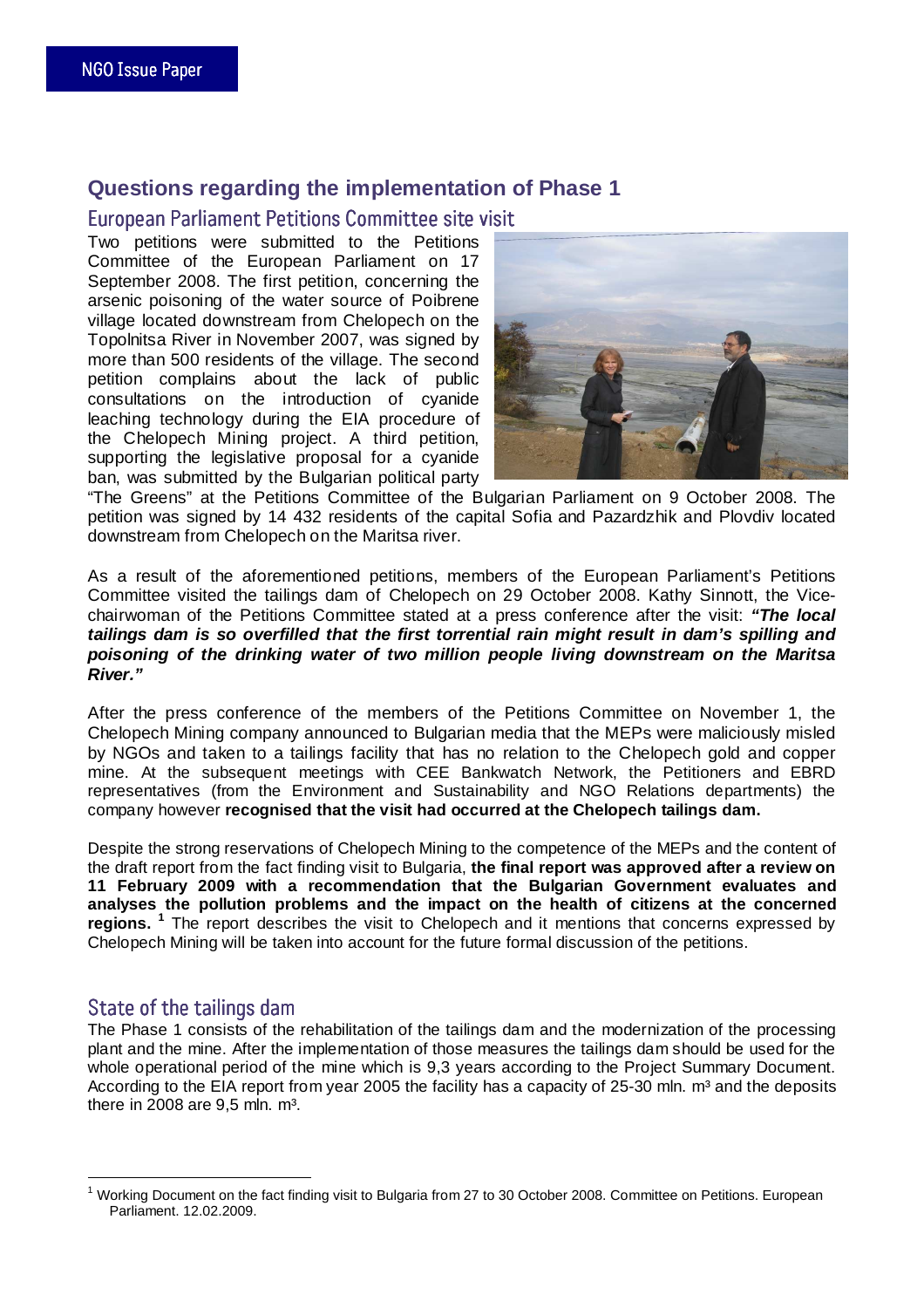As visible from the enclosed pictures, as of November 2008 the tailings dam was operated at much higher capacity. The long standing accumulation of the old sediments allows the use of only part of the remaining capacity of the dam. Moreover, maintaining the dam volume at this high level poses risk of overflow during rains, snow melting and floods which occur periodically at the water regime of the river network at the region.



It was exactly an overflow combined with the break at the Srednogorie tailings dam – located upstream from Chelopech and being used by the Pirdop smelter – which caused the major accident in 1989 contaminating the valley of the Topolnitsa River with heavy metals and arsenic. The contamination reached even the Maritza River over 100 km downstream.<sup>2</sup>

Dundee Precious Metals has assured Bankwatch that the 6m freeboard from the pond to the lowest level on the dam crest is sufficient to accommodate for even a heavy increase in the pond volume generated by a rainfall depth of over 1 m on the entire catchment area, which is more than occurs in an entire wet year.

Bankwatch is still concerned that the present use of the facility presents major risk to the environment and health of communities living along the Topolnitsa River. Additionally, the dam needs a treatment facility before disposing of water into the river system. The deposits are classified by the EU and national legislation as hazardous and ecotoxic.<sup>3</sup>

# **Arsenic**

 $\overline{a}$ 

The extremely high arsenic concentration in the ore at the Chelopech mine is another problem, due to which the treatment of the Chelopech concentrate in Bulgaria was banned. Thus Dundee Precious Metals has been exporting the concentrate for the last four years, while the arsenic in the waste rock is inactivated by treatment with limestone.

According to our findings, stockpiles of 70 000 tonnes of pyrite concentrate (located at the mine territory during the operation by "Navan Chelopech AD") is currently disposed at the side of the tailings dam and needs environmentally acceptable management. The



company has not resolved the problem adequately, thus allowing an additional environmental impact on Topolnitsa River by the discharge of waste waters from the tailings dam with pH and sulphate ions exceeding the permitted levels. Currently the concentration of the element arsenic at the disposal is around 500 mg/kg (data from the EIA documentation).

 $^2$  Upheavel in the East. A Bulgarian Town's Killer Is Industrial Pollution. The New York Times. November 27, 2008. http://query.nytimes.com/gst/fullpage.html?res=9C0CEFDA153BF93BA15750C0A966958260&sec=health&spon=&p agewanted=1

<sup>3</sup> Directive 91/681/EC and BG Regulation 3/2004.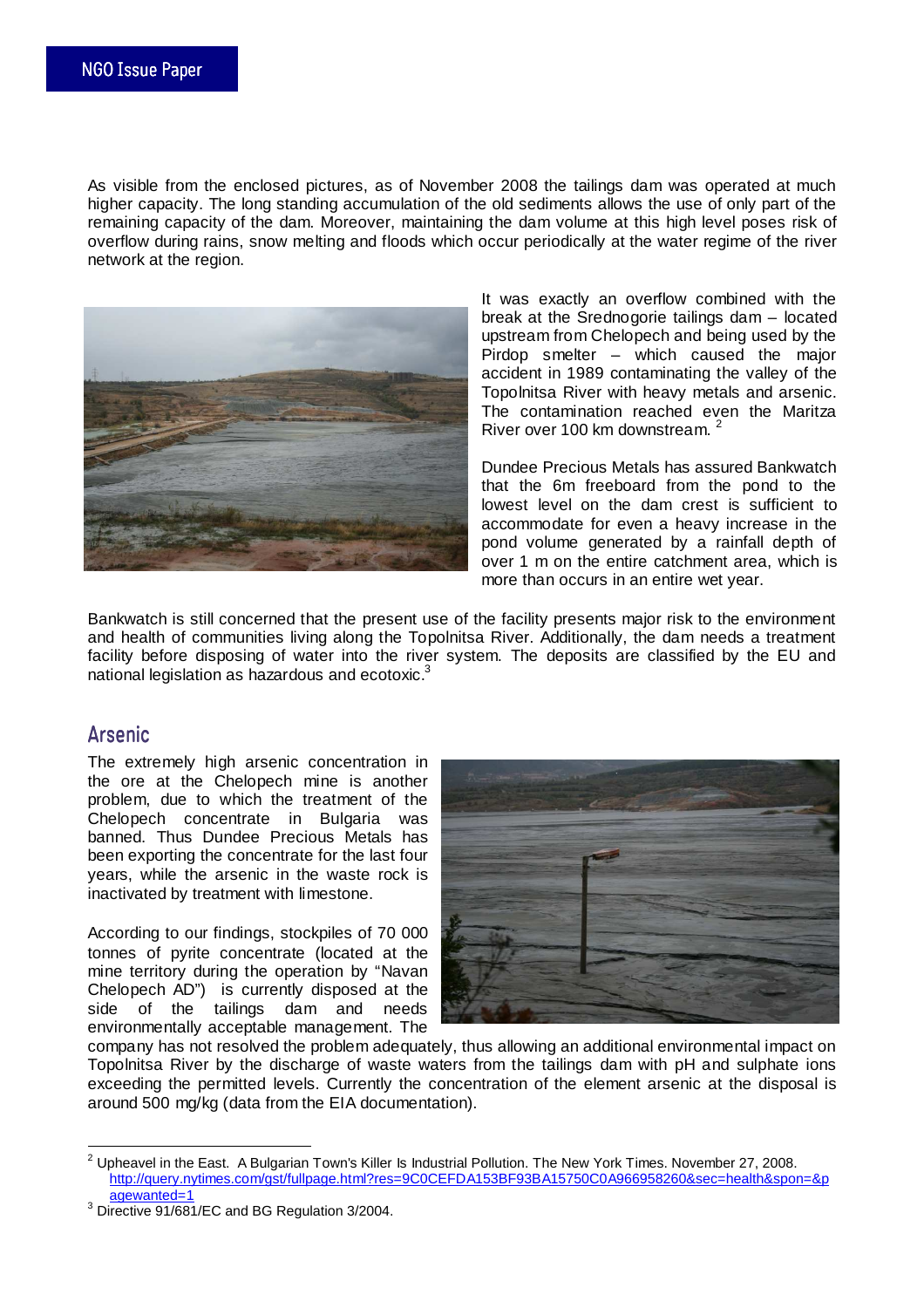During 2005, 2007 and 2008 Chelopech Mining was penalised by the Regional Environmental Inspectorate for non-compliance with the discharge permit on the tailings dam. **In conclusion, during the implementation of Phase 1 of the Chelopech Mining project the problems of tailings dam of the Chelopech mine have not been addressed to a sufficient level**, thus at the moment the project implementation needs significant improvement to cover the environmental requirements.

# **Cyanide**

Phase 2 of the Chelopech Mining project proposes the introduction of cyanide leaching of gold. The concerns of environmental NGOs and local communities related to this proposal have been the subject of several previous issue papers, sent to the EBRD Board and available from the Bankwatch website.

The recent developments around the project have raised some new fears. First of all, it is evident that Chelopech Mining have not managed properly the arsenic problem, so there is grounds for doubting their ability to manage a facility with yet another toxic substance in immense quantities. Secondly, according to the press, the joint company between Dundee Precious Metals and the Bulgarian Government should be established until the end of the year and the Government is ready to co-finance the (Phase 2) project with 40 million EUR. With the state being a co-owner in the venture, due to political reasons, state controlling agencies responsible for monitoring of the environmental performance of the mine may lose their impartiality.

## Informing the public Informing the public

The EBRD's decision of increasing the original loan was taken without any previous consultation with the public. The stakeholders learned about the 22 July voting on Chelopech from a short advance notice posted in the EBRD Board meetings online calendar where no further details appeared. The Project Summary Document, which bears information that it was updated on May 15, did not include any updates until September when the minutes from the July Board meeting were published at the bank's website.

Environmental NGOs from the Cyanide-free Coalition have in the past welcomed the EBRD support of environmental remediation in the Chelopech mine. Indeed further investments for improvement of the environmental conditions in this "hot spot" are needed. However, we believe that the benefits of the first loan for the environment and the communities affected by the mine are questionable. The cases of the downstream village of Poibrene living without drinking water supply for more than a year and the hazardous conditions of the tailings dam at Chelopech are just two evidences of these concerns. Therefore, we believe that it is in the public interest that the Bank publishes results of the monitoring activities and evaluations of the first loan for Phase 1. Additionally, we consider a good practice if the Bank informs interested stakeholders about the up-coming decisions on projects prior to the Board's voting.

# **Recommendations**

In view of the above, the EBRD is requested to:

 **• present to the interested public supervision, monitoring and evaluation documentation,** 

 **demonstrating the positive results from the first loan for Phase 1;** 

- **re-categorise Phase 2 of the project as a category A;**
- **not finance Phase 2 before all components of Phase 1 are completed, eg. the tailings**